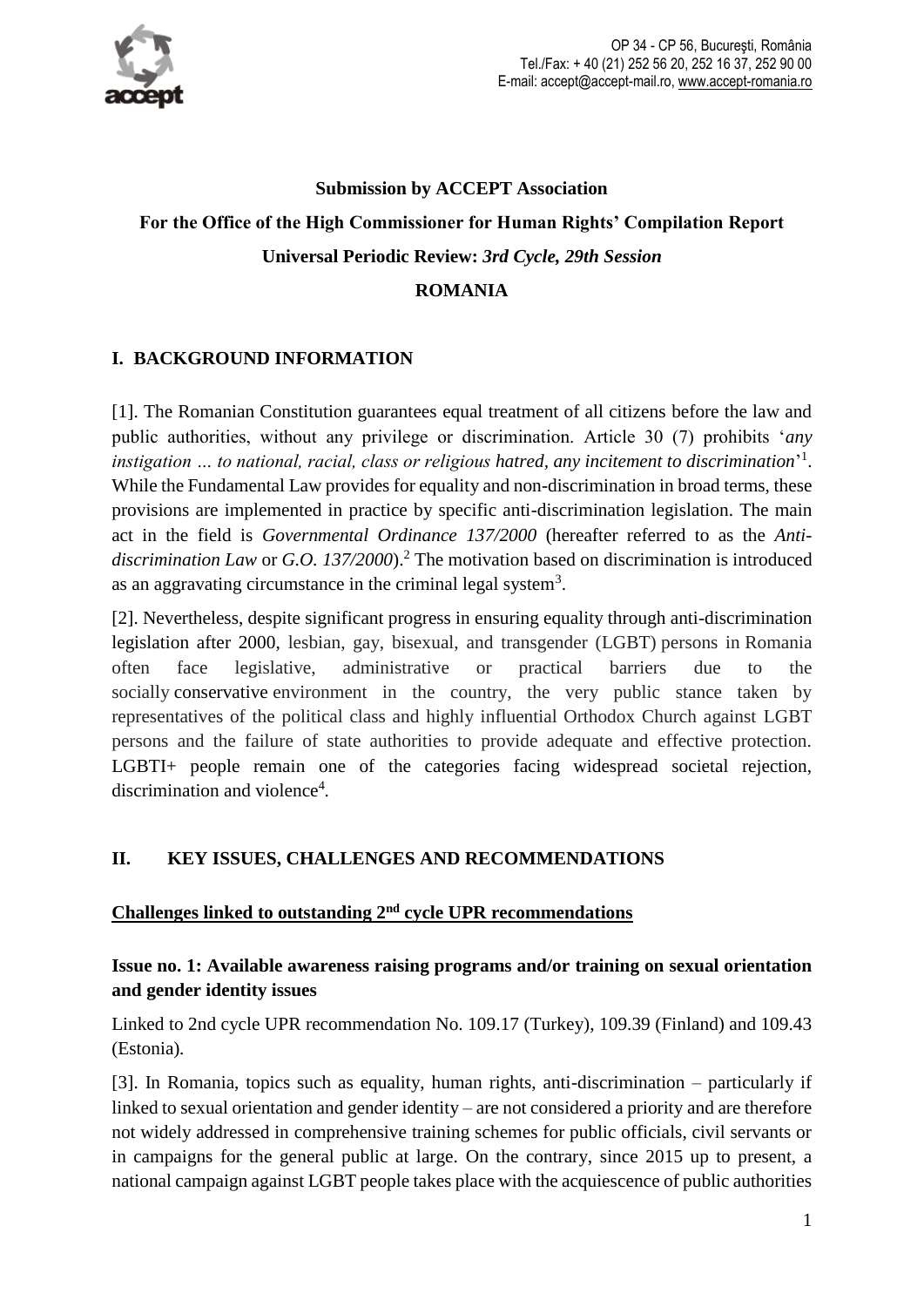

who missed several occasions to ensure respect for human rights for all. A group of religiousbased organizations, with the help of the Romanian Orthodox Church, gathered many signatures<sup>5</sup> for the organization of a referendum to change the definition of family in the Romanian Constitution, to be understood as marriage between a man and a woman.<sup>6</sup> The initiative is superfluous and uses LGBT persons as scape-goats.<sup>7</sup> First, the Civil Code already has a restrictive definition of marriage since 2011. Second, the proposed referendum is generating homophobia in public discourse and violent incidents against LGBT persons.<sup>8</sup> The Constitutional Court gave green light for the organization of referendum, despite wider implications of the proposed amendment on human rights (e.g. the right to family, equality and non-discrimination). The first chamber of the Parliament passed the initiative, without taking into account reasons of opportunity and human rights infringements. In the fall of 2017, the Senate is expected to vote.

[4]. Existing training programs on anti-discrimination carried out for judges and prosecutors omit the LGBT group from categories vulnerable to discrimination.<sup>9</sup> Aside from small-scale actions initiated and conducted on an annual basis by civil society organizations – such as ACCEPT Romania – in partnership with state authorities that showed interest in the topic (such as ISOP, the Institute for Public Order Studies<sup>10</sup>), there were no systematic, comprehensive initiatives implemented during the past 5 years.

[5]. In addition to the authorities' lack of interest, a considerable obstacle remains the general lack of funding opportunities in the country. Most human rights organizations, together with the main LGBTI organization in the country, ACCEPT, have been facing considerable challenges in ensuring minimal resources during recent years, aside from the EEA grants funding cycle for  $2009-2014^{11}$ . Upon turning to the fewer international donors in search for the (limited) financial assistance for their human rights work, human rights organizations also face public accusations of being foreign agents and serving foreign interests. <sup>12</sup>

[6]. The main framework used to support efforts related to awareness raising to sexual orientation and gender identity was that of the National Anti-discrimination Strategy.<sup>13</sup> However, Romania failed to adopt a new Anti-Discrimination Strategy after the expiration of the previous one, in 2014. A first draft of a new strategy, which is in fact a multi-annual policy document to be adopted by the Government, was produced in 2014 following consultations between the National Council for Combatting Discrimination and civil society, including organizations of the Romanian Anti-discrimination Coalition. However, to date, the new Strategy and its annual action plan are not yet in force.

[7]. We express our hope that the following **recommendations** are made to the Government of Romania:

 **To adopt, in the next year, the multi-annual Strategy on Preventing and Combatting Discrimination, and subsequent annual action plans for its implementation, as a binding document for all relevant ministries and public authorities in the country, creating a framework for initiatives and awareness-**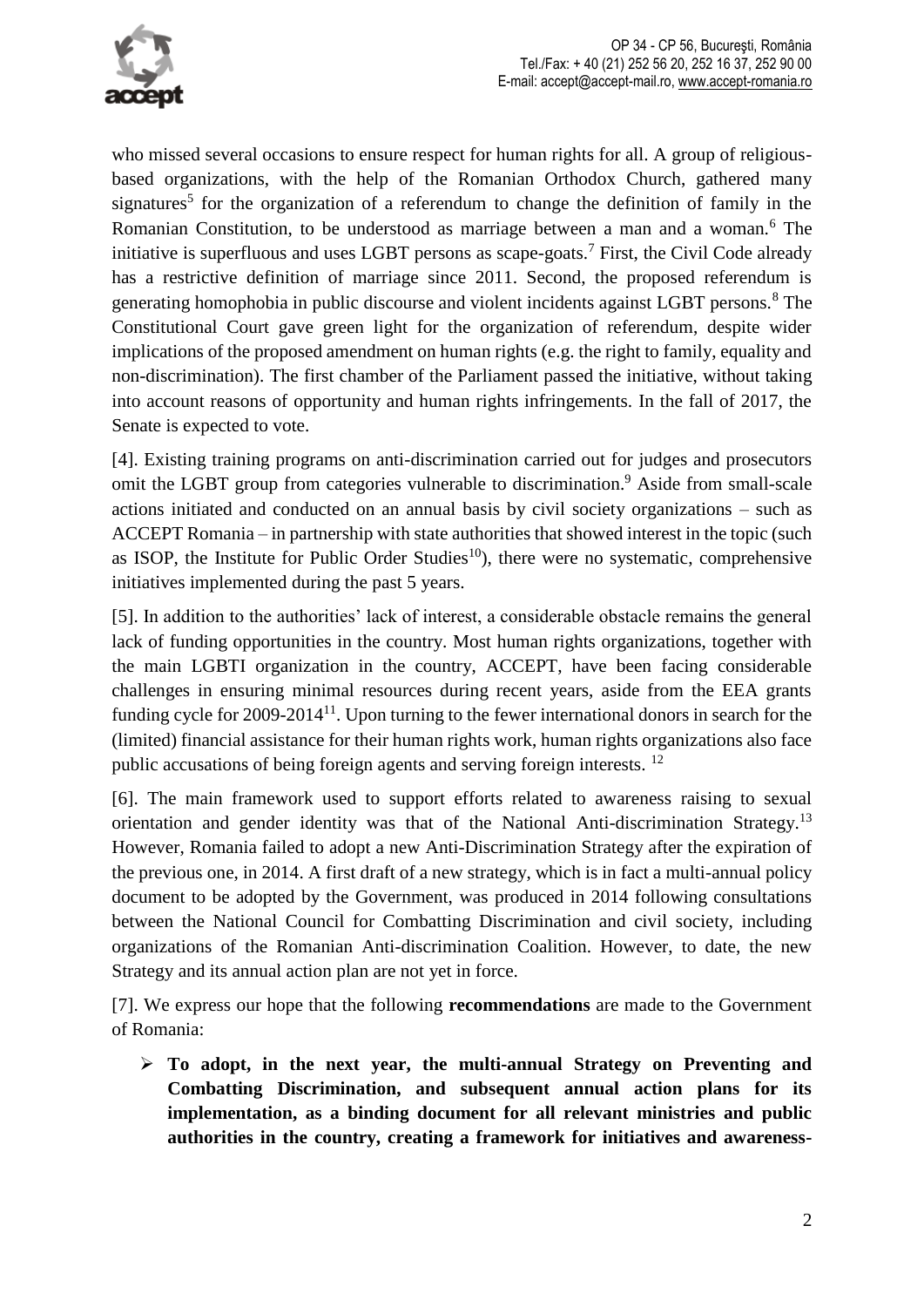

**raising programmes on gender equality and the protection of LGBT rights,** *inter alia.*

- **To take the necessary measures towards ensuring participation and cooperation between relevant authorities and NGOs dealing with sexual orientation/gender identity issues and antidiscrimination.**
- **To ensure adequate funding, cooperation and support for initiatives by non-state actors who are developing initiatives and awareness-raising programmes on gender equality and the protection of LGBT rights,** *inter alia***.**

# **Issue no. 2: The lack of comprehensive, systematic methods of collecting statistical information related to hate-crimes**

Linked to 2nd cycle UPR recommendation no. 109.59 (Austria):

[8]. Romanian authorities publish annual reports on the activity of police, prosecutor's offices and courts. These reports confirm that there is no collection of data regarding the distinct grounds of discrimination and that information regarding hate crimes – if collected at internal level - are not published ex officio. In various contexts, Romanian authorities have explained that, although certain individual hate crimes are reflected in their administrative statistics, the discriminatory ground is not highlighted in their database disaggregated according to grounds such as gender/sex/ethnicity/race/nationality, disability, sexual orientation, religion, age or other grounds. This void of information affects the potential public policies to prevent and combat hate crimes, since, on the one hand, there are no administrative data to serve as grounds for such policies and, on the other hand, there does not seem to exist any institutional will to change this status quo.

## **[9]. Recommendations:**

 **To take the necessary measures to ensure the systematic collection and publication of statistical data on hate crimes, disaggregated based on the discriminatory ground/motivation of the perpetrators, including sexual orientation and gender identity.**

# **Issue no. 3: Implementation of practical actions and measures to combat discrimination linked,** *inter alia***, to sexual orientation and gender identity.**

Linked to 2nd cycle UPR recommendations No. 109.44 (Cuba) and 109.45 (Australia).

[10]. As highlighted above (Issue no.1), Romania currently lacks an Anti-Discrimination Strategy regarding national level measures to promote equality and protection against all forms of discrimination, with the previous one having expired in 2014.

[11]. The activity of the National Council for Combatting Discrimination  $[NCCD]^{14}$ , the Equality Body responsible, *inter alia*, for sanctioning acts of discrimination and promoting equality for the most vulnerable groups, occasionally remains affected by politicization<sup>15</sup>.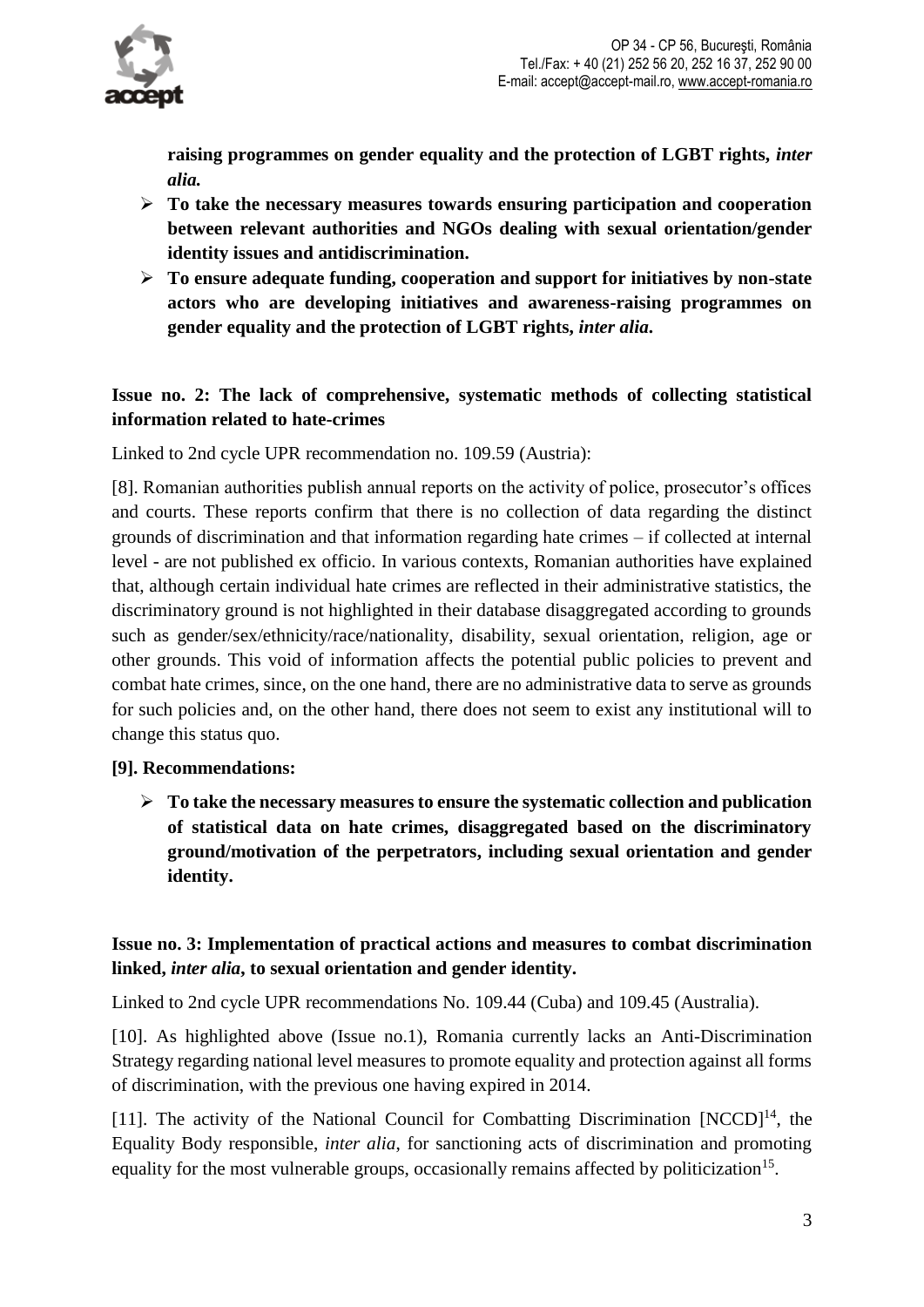

[12]. Furthermore, education programmes linked to anti-discrimination are not implemented in schools, with very few exceptions, although the protection and security of certain groups – such as LGBTI youth – remains problematic. In 2015, Accept Association conducted a study on the perception of high-school students towards LGBT people as well as the educational experience of LGBT students in Romanian high schools<sup>16</sup>, which revealed that 96% of respondents -LGBT students in high schools - believed that the term *homosexual* and *lesbian* is used in a negative way; 71% of LGBT students in high schools believe that high schools are not safe for LGBT students; and 61% of LGBT students in high schools have been the victim or witness to an attack or aggression towards an LGBT student.

[13]. Gender identity is not explicitly included in the list of criteria of non-discrimination and the rights of transgender people remain largely ignored by public authorities.  $^{17}$  First, there are no official medical protocols adopted in Romania or any kind of training for professionals on providing healthcare services for transgender persons; very few psychologists and medical professionals are available to provide such services. Medical interventions are not covered by the public healthcare insurance.<sup>18</sup> Second, the legislation on name change in civil status documents obliges transgender persons to go through court procedures that are usually long and have an uncertain result.<sup>19</sup> The law is very general and vague and judges lack guidelines on criteria for granting name change. In the absence of clear laws or guidance, the courts issue contradictory interpretation of the law on aspects of gender-affirming surgery.<sup>20</sup>

#### **[14]. Recommendations:**

- **Ensure that the National Council for Combating Discrimination is able to carry out its functions legally and independently, by appointing persons who have recognized expertise in the field of human rights as members in the Steering Committee and not simply persons who have political support in the Parliament.**
- **Implement the necessary measures such as allocating budgetary lines of each institution having a mandate to implement the Strategy on Preventing and Combating Discrimination so as to ensure that awareness raising campaigns on equality and non-discrimination, as well as educational and continuous learning programmes, are available and implemented in schools and in training facilities for civil servants and for key professional actors such as law enforcement, school teachers, medical professionals.**
- **Ensure the adoption of anti-bullying measures in schools to also protect LGBT students.**
- **Adopt medical protocols and implement training for professionals on providing healthcare services for transgender persons who access these services.**
- **Amend legislation in order to introduce a simple and foreseeable administrative procedure for sex and name change in civil status documents for transgender persons.**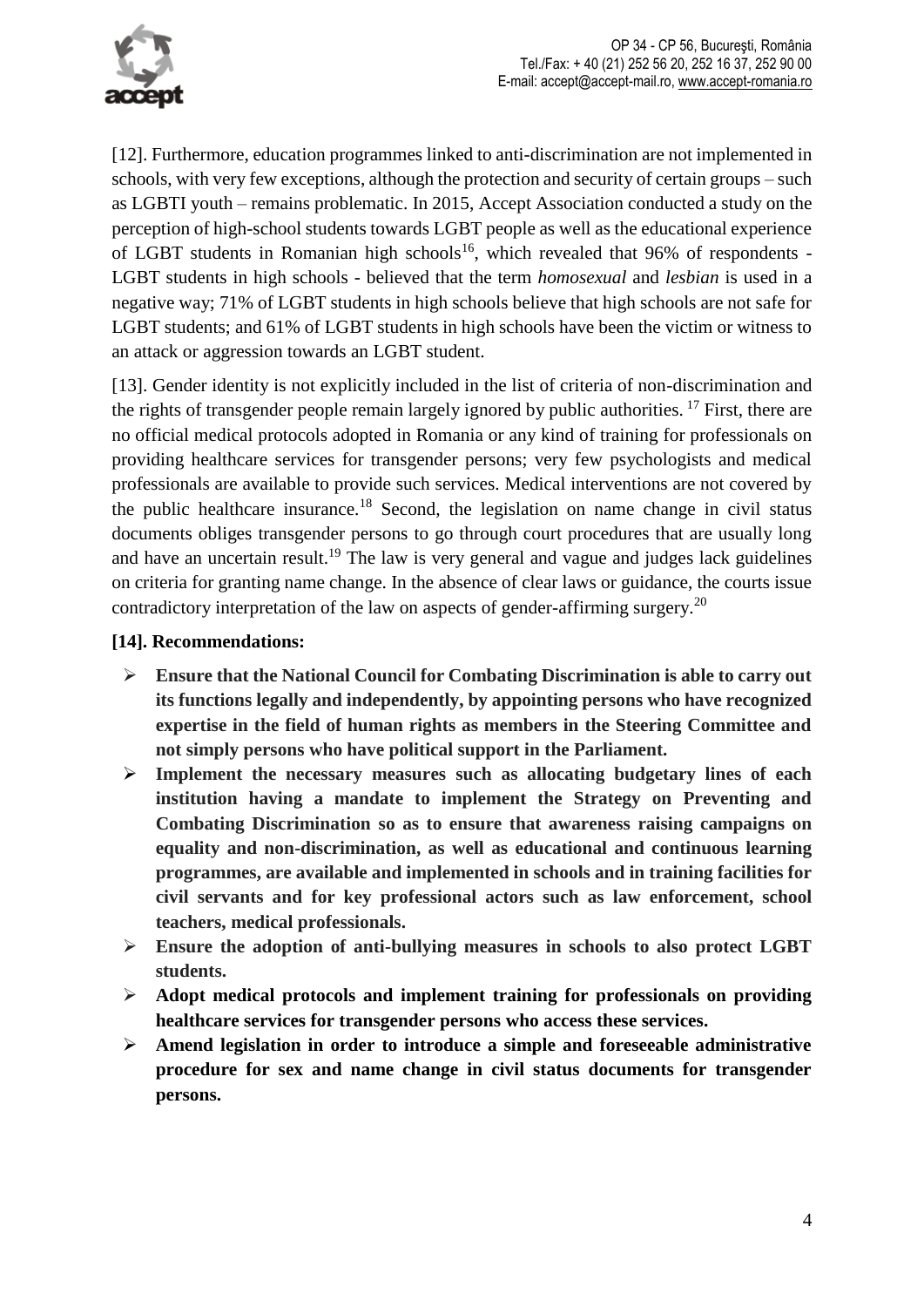

# **Issue no. 4 –Absence of proper, effective investigations of hate crimes against LGBTI individuals**

Linked to 2nd cycle UPR recommendation No. 109.71 (Austria).

[15]. In recent years some progress has been made in Romania in relation to anti-discrimination and tackling hate crime. Nevertheless, there is still a need for greater legal protection of victims, a better understanding by Police and prosecutors of hate crimes alongside improved responses, and enhanced knowledge and resources available to the courts to reflect the seriousness of offences. First, improvements of legal protection of victims were expected on account of the upcoming transposition of the Victims' Rights Directive. However, there are considerable concerns as regards adequate and effective transposition. No measures were taken during 2016 to improve legislation or policy in this respect. Therefore, hate-crimes remain underreported. Second, in the last five years, in none of the few hate-crimes that were reported did the prosecutor's office filed a criminal case in court. This comes as a worrying trend in the context of a recent judgment of the European Court of Human Rights finding Romania accountable for ineffective investigation of hate-crime against LGBT persons.<sup>21</sup>

#### **[16]. Recommendations**:

- **Adopt, as soon as possible, a comprehensive set of measures to ensure that extreme forms of discrimination and hate crimes against LGBTI persons as well as other vulnerable categories are properly investigated.**
- **Ensure that systematic training is provided to police and the judiciary, regarding the identification, investigation of hate crimes and treatment of victims.**
- **Ensure that awareness raising campaigns are implemented for the general public regarding existing legal protection against hate crimes and redress mechanism.**
- **Adopt the necessary legislative measures so as to ensure a proper transposition of the country's obligations in line with the Victims' rights Directive.**

Florin Buhuceanu, Executive President ACCEPT Association Bucharest, Romania **28 June 2017**

**.** 

<sup>&</sup>lt;sup>1</sup> During the 2013 discussions on constitutional revision, it was proposed that the list of protected grounds be extended to reflect those in Article 21 of the EU Charter of Fundamental Rights, but to exclude sexual orientation, which was initially included but subsequently deleted by the parliamentary commission.

<sup>&</sup>lt;sup>2</sup> Governmental Ordinance 137/2000 regarding the prevention and the punishment of all forms of discrimination, was published in Monitorul Oficial al României No. 431 of September 2000, and amended subsequently in 2002, 2003, 2004, 2006 and 2013, to enhance transposition of the Directive 2000/43/EC and the Directive 2000/78/EC. The 2013 set of amendments were also triggered by the proceedings before the Court of Justice of the European Union (CJEU) in the case C-81/12.2

<sup>&</sup>lt;sup>3</sup> The Romanian Criminal legal framework contains two types of provisions on hate crimes:

a. Hate crime as an aggravating circumstance, provided in art.77, h) in the Criminal Code

b. Hate crimes as individual crimes provided by the Criminal Code or other special criminal laws. There are individual crimes provided in the criminal law framework which can be considered individual hate crimes: incitement to